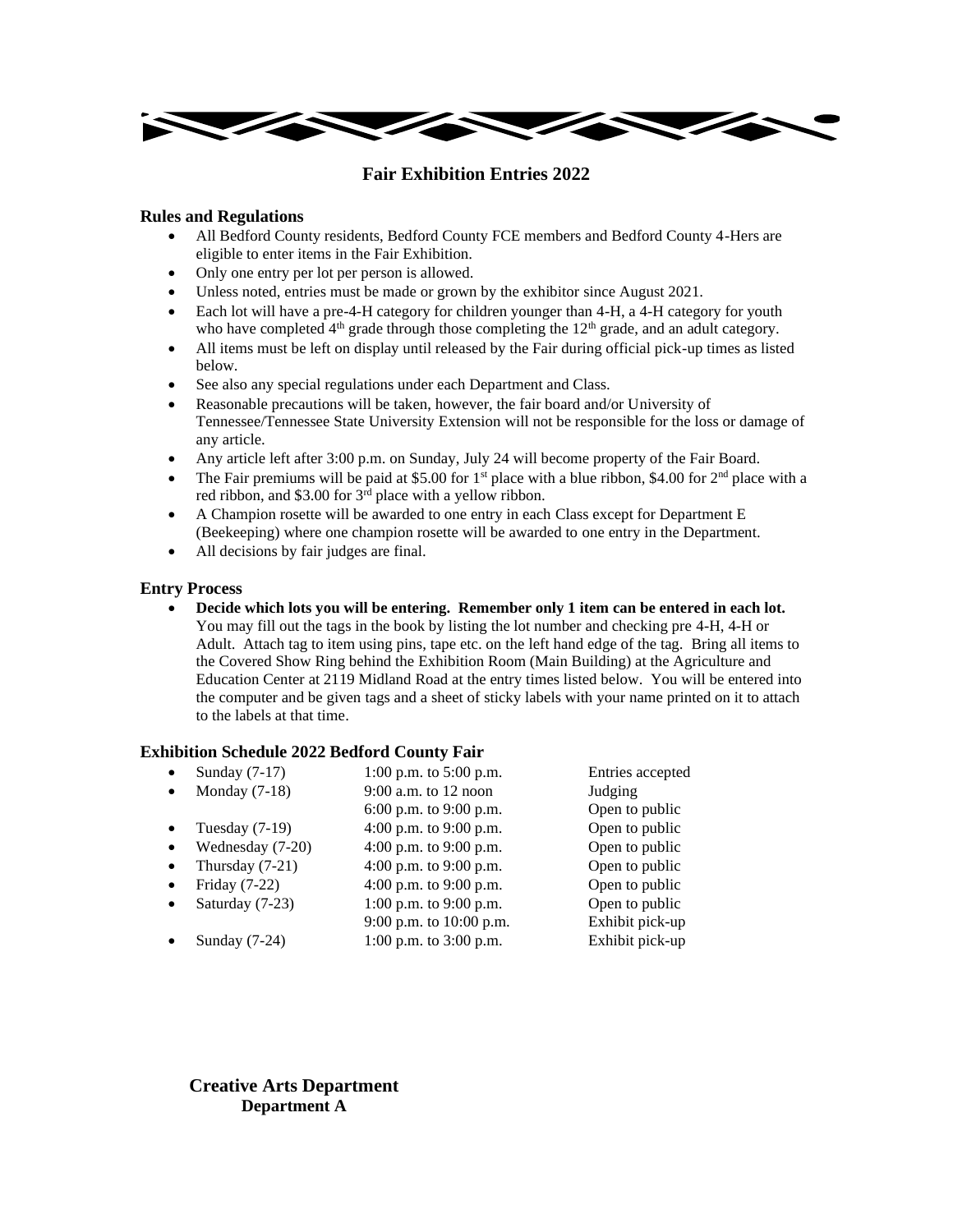Items must have been completed since August 2020 and not have been entered in the Bedford County Fair previously. All items must have been made by the exhibitor.

### **Class 1 – Linens**

- 1. Pillow cases, any kind, one
- 2. Pot holders, any kind, one
- 3. Place mats, any kind, one
- 4. Afghan, any kind
- 5. Pillow, any kind
- 6. Other linens

### **Class 2 - Quilts**

- 7. Pieced quilt, made and quilted by the exhibitor, hand quilted
- 8. Pieced quilt, made by the exhibitor and quilted by exhibitor or another, machine quilted
- 9. Other than pieced quilt, made and quilted by exhibitor, hand quilted
- 10. Other than pieced quilt, made by exhibitor and quilted by exhibitor or another, machine quilted
- 11. Quilted item or wall hanging (other than bed size quilt)

### **Class 3 – Wearing Apparel**

- 12. Children's apparel, any kind
- 13. Crocheted or knitted garment
- 14. Decorated sweatshirt or T-shirt
- 15. Accessories (scarves, hats, socks, etc.)
- 16. Purse or tote bag
- 17. Other wearing apparel

### **Class 4 – Needlework**

- 18. Counted cross-stitch
- 19. Stamped cross-stitch
- 20. Embroidery
- 21. Needlepoint
- 22. Crocheted article (other than clothing or afghan)
- 23. Knitted article (other than clothing or afghan)
- 24. Tatted article
- 25. Item made from hand spun yarn, spun by the exhibitor
- 26. Other needlework

### **Class 5 – Fine Arts**

- 27. Oil painting
- 28. Acrylic painting
- 29. Watercolor painting
- 30. Tole or decorative painted article
- 31. Pen and ink and/or pencil
- 32. Charcoal and/or chalk
- 33. Mixed media
- 34. Other fine arts

### **Class 6 – Hand Craft**

- 35. Christmas ornament
- 36. Wall decoration
- 37. Table decoration
- 38. Ceramic article
- 39. Baskets
- 40. Weaving
- 41. Woodworking
- 42. Jewelry, any item
- 43. Scrapbooking, (No 4-H subject matter scrapbooks, see #57)
- 44. Upcycled craft (made from recycled or re-used materials, include 3"x5" index card with description)
- 45. Other crafts

### **Class 7 – Photography**

Entries must be matted or mounted on a mat or

- cardboard. No framed items. No professionals.
	- 46. Series 3 to 5 pictures that are related or tell a story, must be mounted on same mat or cardboard (not individual mats)
	- 47. Buildings / architecture
	- 48. People / selfie
	- 49. Landscape / scenery
	- 50. Flowers / plants
	- 51. Animals / insects
	- 52. Holidays / celebrations / events
	- 53. Black and white
	- 54. Special effects photograph (computer manipulation, post processing, etc.)
	- 55. Other

### **Class 8 – Pre-4-H and 4-H only**

- 56. Exhibit explaining any 4-H project
- 57. 4-H scrapbook
- 58. 4-H poster
- 59. Handmade piggy bank
- 60. Collection, 10 or more items
- 61. Models
- 62. Lego creation
- 63. Bead art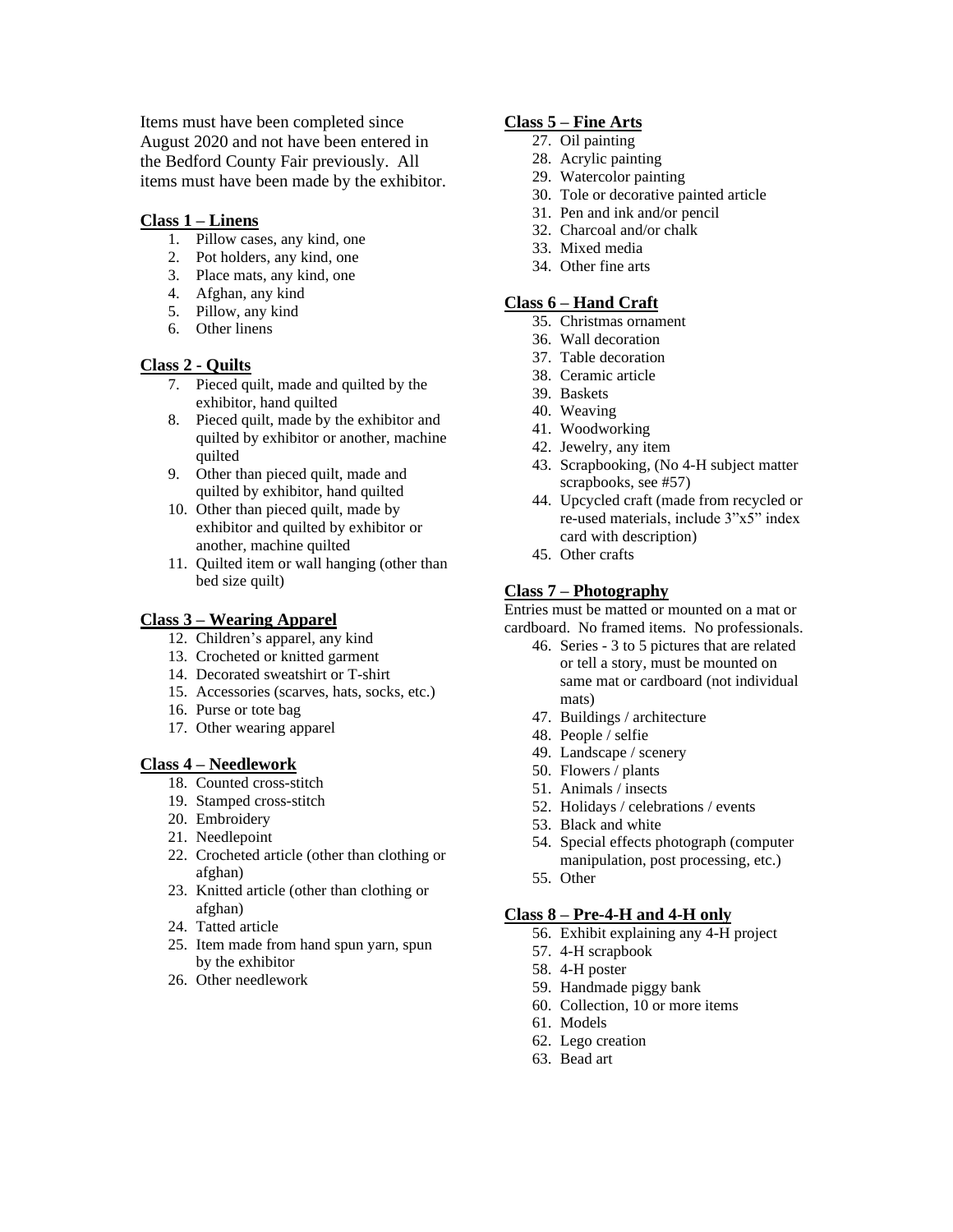# **Food Preservation Department Department B**

All canned items must be in a quart, pint, halfpint, or jelly size standard canning jar with a two-piece lid. Any jar that registrars or judges determine to have a poor or faulty seal or sign of spoilage will be disqualified. The fair board and/or University of Tennessee / Tennessee State University Extension are not responsible for breakage, theft or spoilage. Items must have been canned in the previous 12 months.

# **Class 1 – Fruits**

- 64. One jar apples
- 65. One jar pears
- 66. One jar berries
- 67. One jar peaches
- 68. One jar other fruit

### **Class 2 – Vegetables**

- 69. One jar green beans
- 70. One jar tomatoes
- 71. One jar tomato juice
- 72. One jar mixed vegetables
- 73. One jar other vegetable

### **Class 3 – Pickled Products**

- 74. One jar cucumber pickles, sweet
- 75. One jar cucumber pickles, dill
- 76. One jar bread & butter pickles
- 77. One jar chow-chow (piccalilli)
- 78. One jar salsa
- 79. One jar vegetable pickle
- 80. One jar relish
- 81. One jar other fruit or vegetable pickle

### **Class 4 – Jellied Products**

- 82. One jar any jelly
- 83. One jar any jam
- 84. One jar any butter
- 85. One jar other jellied product



### **Foods Department Department C**

All items must be made from scratch. No mixes or purchased pie crusts. All items must be on a disposable plate or pan and in a zip top plastic bag.

### **Class 1 – Cookies**

- 86. Chocolate chip cookies, three
- 87. Peanut butter cookies, three
- 88. Oatmeal cookies, three
- 89. Sugar cookies, three
- 90. Brownies, three
- 91. Other cookies, three

### **Class 2 – Cakes**

- 92. Cupcakes, iced, three
- 93. Pound cake, half cake
- 94. Chocolate cake, half cake
- 95. Yellow cake, iced, half cake
- 96. Other cake, half cake

### **Class 3 – Pies**

- 97. Chess pie, no meringue, 1/4 of pie
- 98. Pecan pie, 1/4 of pie
- 99. Chocolate fudge pie, no meringue, 1/4 of pie
- 100.Any fruit pie, 1/4 of pie
- 101.Other pie, no refrigeration required, 1/4 of pie

### **Class 4 – Breads**

- 102.Yeast bread, half loaf
- 103.Sourdough bread, half loaf
- 104.Rolls, three
- 105.Quick bread, half loaf
- 106.Muffins, three
- 107.Cornbread, three muffins or half cake
- 108.Biscuits, three
- 109.Gluten free baked item from any bread category (Lots 102-108)
- 110.Other bread

# **Class 5 - Candies**

- 111.Hard candy, 3 pieces
- 112.Peanut brittle, 3 pieces
- 113.Divinity, 3 pieces
- 114.Caramel corn, either 1 ball or about ½ cup
- 115.Other candy, 3 pieces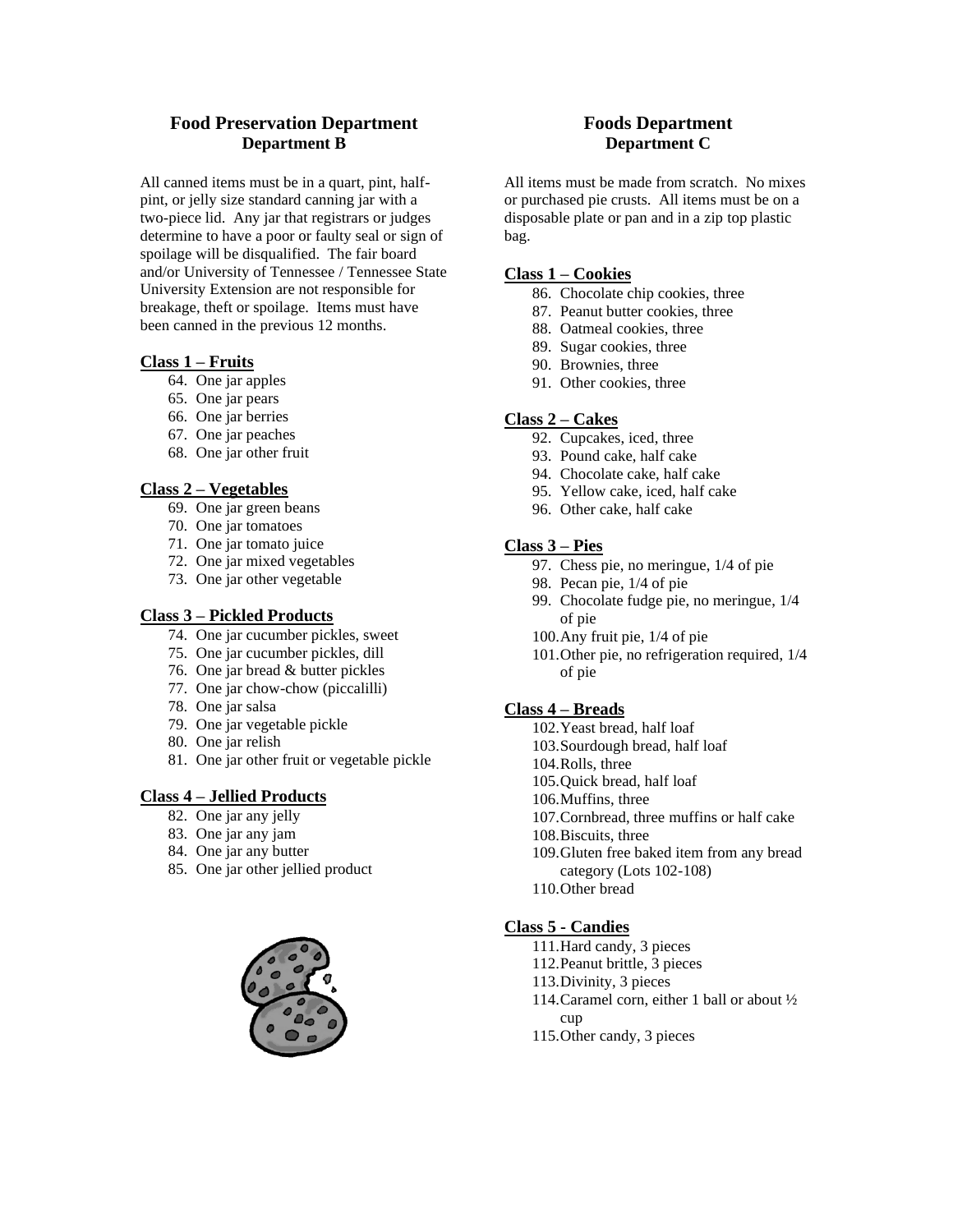# **Agricultural Department Department D**

### **Class 1 – Garden Produce**

116.White Potatoes, three 117.Red Potatoes, three 118.Sweet Corn Ears, three 119.Cabbage – one head 120.Red Tomatoes, any kind, three 121.Cherry Tomatoes, five 122.Other Tomatoes, three 123. Largest tomato – No leaks 124.Onions, yellow, white or red, three 125.Pickling Cucumber, three 126.Other Cucumber, three 127.Squash, three summer or 1 winter 128.Bell Peppers, three 129.Hot Peppers, three 130.Other Peppers, any kind, three 131.Snap Green Beans in edible stage, twelve 132.Okra, five 133.Pod Lima Beans, twelve 134. Pod Peas, twelve 135.Pumpkin, one 136.Watermelon, one 137.Cantaloupe, one 138.Apples, three 139.Pears, three 140.Grapes on stem, one bunch 141.Gourd, large, one 142.Gourds, small, three 143.Nuts, any kind, shelled, twelve 144.Garden display – attractive arrangement of six or more different vegetables raised in your garden. May be arranged in basket or any other container. 145.Other vegetable

146.Other fruit



### **Class 2 – Field Crops**

147.One hay section – alfalfa 148.One hay section – grass 149. One hay section – grass  $&$  legume 150.One hay section – Sudan & peril millet 151.One hay section – other 152.Stalks of Corn, three 153.Ears of Corn, five 154.Largest ear of Corn – Any Variety 155.Stalks of Soybeans, three 156.Silage, corn – 1 gallon bag, sealed 157.Other field crop



### **Class 3 – Fruit & Vegetable Characters**

Use your creativity to construct people, animals or other characters from fruits and vegetables. You may use toothpicks or other adhesives (glue, etc.) to help hold the characters together but everything else must be a fruit or vegetable part. You may not use any artificial form of coloring such as crayons, markers, paint, etc., only the natural colors of the fruits and vegetables.

158.People 159.Animals 160.Other Character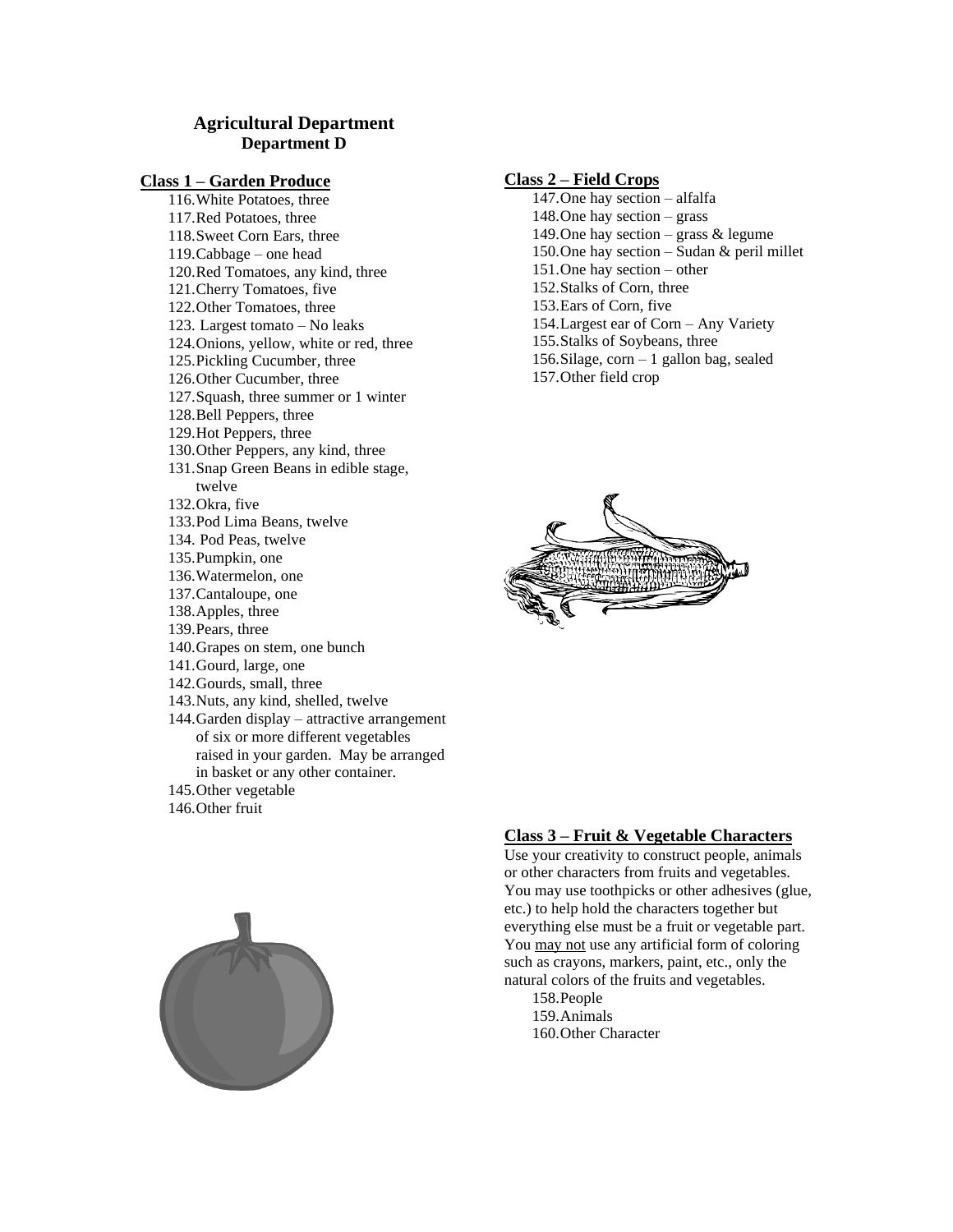# **Beekeeping Show Department E**

All adults and 4-Hers are eligible to enter items in the Beekeeping show. Only one adult entry per lot per exhibitor will be accepted. Only two adult entries per lot per family will be allowed. Each 4-H member may enter one entry per lot. All reasonable precautions will be taken, however, the Fair Board and/or the Duck River Beekeepers Association will not be responsible for the loss or damage of any article.

Competition extracted honey will be accepted in one pound jars of queen line or gambler style. All entries must be unlabeled. Competition beeswax, lots 172 and 173, must be one pound. Beeswax entries in lot 174 can be creative and of various size. Shallow or medium frames of honey will be accepted. Frames of honey must be placed in sanitary, bee-proof container with see through sides. All entries must be produced by exhibitor.

Entry, pick-up and display times will be the same as for the Fair Exhibition Entries except that live bees will be displayed Monday and Tuesday and need to be picked up by Tuesday evening at 9:00 p.m. Any articles left after 3:00 p.m. on Sunday, July 25 will become property of the Fair Board. One champion ribbon will be awarded to one entry in classes 1-9.





### **Class 1 – Extracted Honey**

161.White 162.Light Amber 163.Dark Amber 164.Dark

### **Class 2 – Chunk Honey**

165.White 166.Light Amber 167.Dark Amber 168.Dark

### **Class 3 – Frame of Honey**

- 169.Shallow or medium frame of cut comb light honey
- 170.Shallow or medium frame of cut comb dark honey
- 171.Wired or plastic shallow or medium frame for extracting light honey
- 172.Wired or plastic shallow or medium frame for extracting dark honey

### **Class 4 – Beeswax Blocks (1 pound each)**

173.One entry dark beeswax 174.One entry light beeswax

### **Class 5 – Beeswax Products**

175.Homemade products made of beeswax

### **Class 6 – Live Honey Bees**

176.Exhibit on one comb in an observation hive that is bee proof with see through sides containing a queen bee, worker bees and drone bees.

### **Class 7 – Comb Honey**

177.Bass wood sections, plastic rounds, square, triangles or ½ combs

# **Class 8 – Creamed Honey**

178.Creamed Honey in a one pound tub

### **Class 9 – Cooked Item with Honey**

179.Item cooked with honey Honey must make up at least 51% of the sweetener content. Must provide recipe with entry.